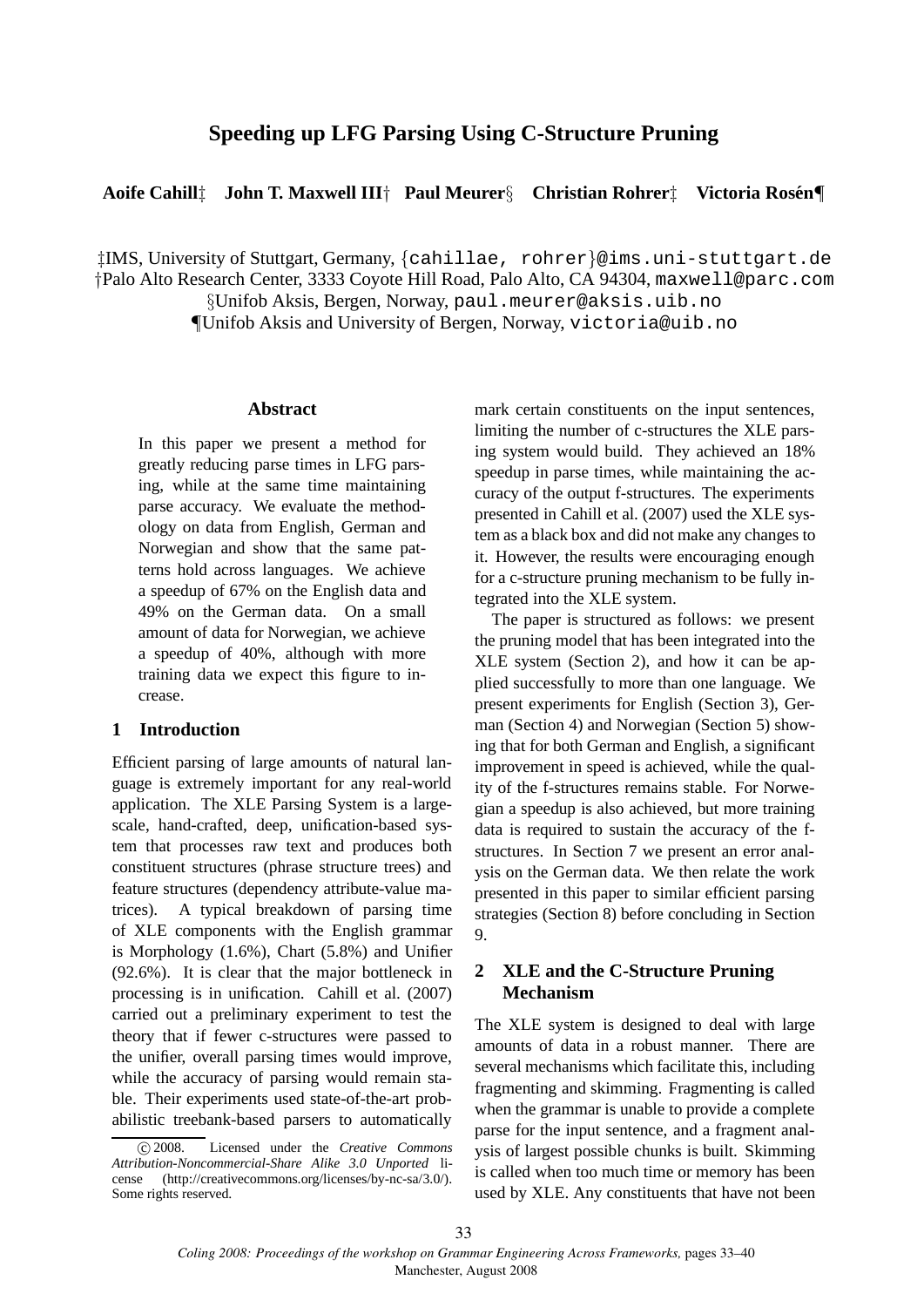fully processed are "skimmed", which means that the amount of work carried out in processing the constituent is limited. This guarantees that XLE will finish processing the sentence in polynomial time.

XLE uses a chart-based mechanism for building parses, and has been complemented with a cstructure pruning mechanism to speed up parsing time. During pruning, subtrees at a particular cell in the chart are pruned if their probabilities are not higher than a certain threshold. The chart pruner uses a simple stochastic CFG model. The probability of a tree is the product of the probabilities of each of the rules used to form the tree, including the rules that lead to lexical items (such as N  $\rightarrow$  dog). The probability of a rule is basically the number of times that that particular form of the rule occurs in the training data divided by the number of times the rule's category occurs in the training data, plus a smoothing term. This is similar to the pruning described in Charniak and Johnson (2005) where edges in a coarse-grained parse forest are pruned to allow full evaluation with finegrained categories.

The pruner prunes at the level of individual constituents in the chart. It calculates the probabilities of each of the subtrees of a constituent and compares them. The probability of each subtree is compared with the best subtree probability for that constituent. If a subtree's probability is lower than the best probability by a given factor, then the subtree is pruned. In practice, the threshold is the natural logarithm of the factor used. So a value of 5 means that a subtree will be pruned if its probability is about a factor of 150 less than the best probability.

If two different subtrees have different numbers of morphemes under them, then the probability model is biased towards the subtree that has fewer morphemes (since there are fewer probabilities multiplied together). XLE counteracts this by normalizing the probabilities based on the difference in length.

To illustrate how this works, we give the following example. The string *Fruit flies like bananas* has two different analyses. Figures 1 and 2 give their analyses along with hypothetical probabilities for each rule.

These two analyses come together at the S constituent that spans the whole sentence. The probability of the first analysis is 8.4375E-14. The prob-



Figure 1: Analysis (1) for the string *Fruit flies like bananas* with hypothetical probabilities



Figure 2: Analysis (2) for the string *Fruit flies like bananas* with hypothetical probabilities

ability of the second analysis is 4.21875E-12. This means that the probability of the second analysis is 50 times higher than the probability of the first analysis. If the threshold is less than the natural logarithm of 50 (about 3.9), then the subtree of the first analysis will be pruned from the S constituent.

#### **3 Experiments on English**

We carried out a number of parsing experiments to test the effect of c-structure pruning, both in terms of time and accuracy. We trained the c-structure pruning algorithm on the standard sections of Penn Treebank Wall Street Journal Text (Marcus et al., 1994). The training data consists of the original WSJ strings, marked up with some of the Penn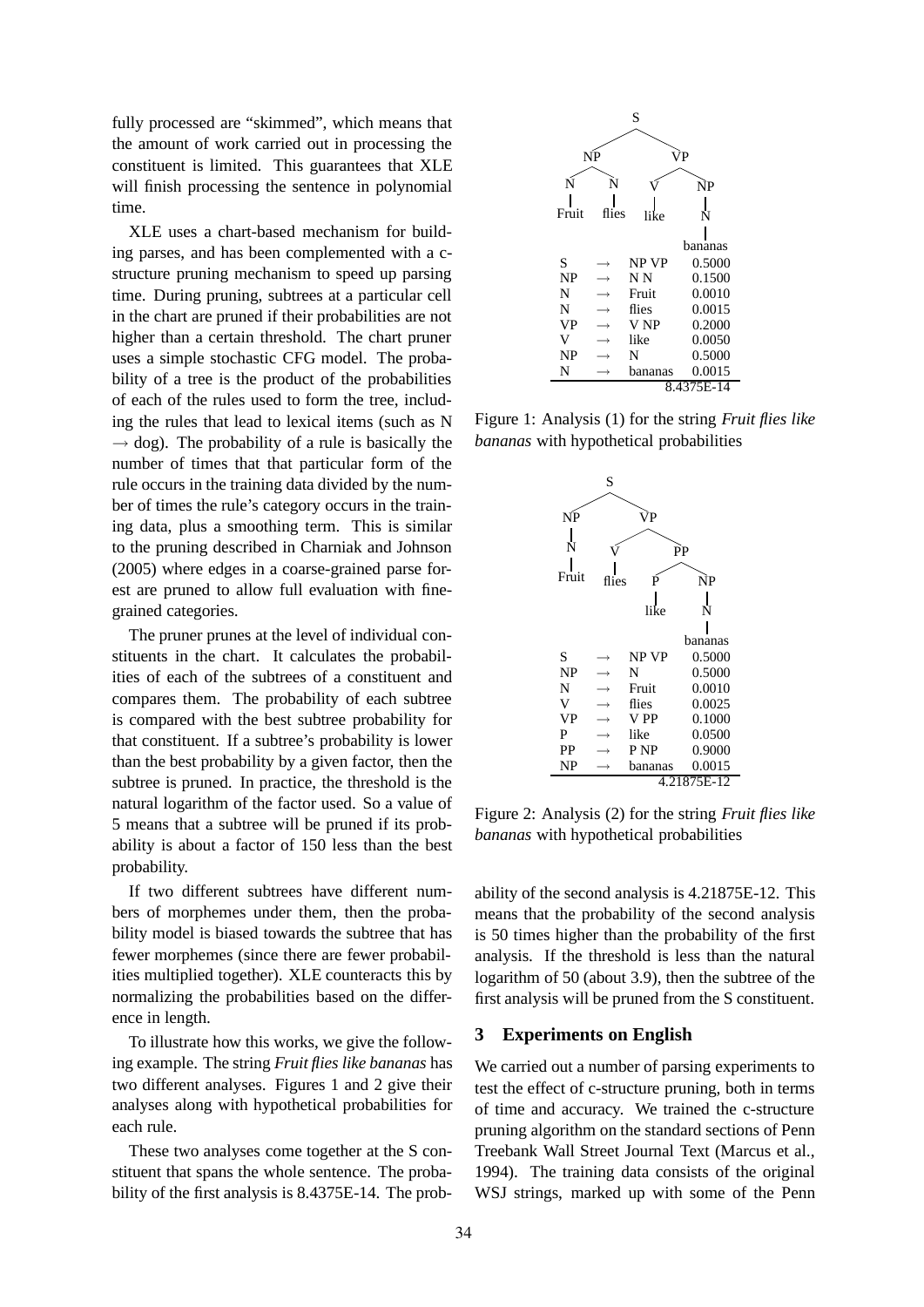Treebank constituent information. We marked up NPs and SBARs as well as adjective and verbal POS categories. This is meant to guide the training process, so that it does learn from parses that are not compatible with the original treebank analysis. We evaluated against the PARC 700 Dependency Bank (King et al., 2003), splitting it into 140 sentences as development data and the remaining unseen 560 for final testing (as in Kaplan et al. (2004)). We experimented with different values of the pruning cutoff on the development set; the results are given in Table 1.

The results show that the lower the cutoff value, the quicker the sentences can be parsed. Using a cutoff of 4, the development sentences can be parsed in 100 CPU seconds, while with a cutoff of 10, the same experiment takes 182 seconds. With no cutoff, the experiment takes 288 CPU seconds. However, this increase in speed comes at a price. The number of fragment parses increases, i.e. there are more sentences that fail to be analyzed with a complete spanning parse. With no pruning, the number of fragment parses is 23, while with the most aggressive pruning factor of 4, there are 39 fragment parses. There are also many more skimmed sentences with no c-structure pruning, which impacts negatively on the results. The oracle f-score with no pruning is 83.07, but with pruning (at all thresholds) the oracle f-score is higher. This is due to less skimming when pruning is activated, since the more subtrees that are pruned, the less likely the XLE system is to run over the time or memory limits needed to trigger skimming.

Having established that a cutoff of 5 performs best on the development data, we carried out the final evaluation on the 560-sentence test set using this cutoff. The results are given in Table 2. There is a 67% speedup in parsing the 560 sentences, and the most probable f-score increases significantly from 79.93 to 82.83. The oracle f-score also increases, while there is a decrease in the random fscore. This shows that we are throwing away good solutions during pruning, but that overall the results improve. Part of this again is due to the fact that with no pruning, skimming is triggered much more often. With a pruning factor of 5, there are no skimmed sentences. There is also one sentence that timed out with no pruning, which also lowers the most probable and oracle f-scores.

| Pruning Level         | None  |                    |
|-----------------------|-------|--------------------|
| <b>Total Time</b>     | 1204  | 392                |
| Most Probable F-Score | 79.93 | $82.\overline{83}$ |
| Oracle F-Score        | 84.75 | 87.79              |
| Random F-Score        | 75.47 | 74.31              |
| # Fragment Parses     | 96    | 91                 |
| $#Time$ Outs          |       |                    |
| # Skimmed Sents       | 33    |                    |

Table 2: Results of c-structure pruning experiments on English test data

#### **4 Experiments on German**

We carried out a similar set of experiments on German data to test whether the methodology described above ported to a language other than English. In the case of German, the typical time of XLE components is: Morphology (22.5%), Chart (3.5%) and Unifier (74%). As training data we used the TIGER corpus (Brants et al., 2002). Setting aside 2000 sentences for development and testing, we used the remaining 48,474 sentences as training data. In order to create the partially bracketed input required for training, we converted the original TIGER graphs into Penn-style trees with empty nodes and retained bracketed constituents of the type NP, S, PN and AP. The training data was parsed by the German ParGram LFG (Rohrer and Forst, 2006). This resulted in 25,677 full parses, 21,279 fragmented parses and 1,518 parse failures.<sup>1</sup> There are 52,959 features in the final pruning model.

To establish the optimal pruning settings for German, we split the 2,000 saved sentences into 371 development sentences and 1495 test sentences for final evaluation. We evaluated against the TiGer Dependency Bank (Forst et al., 2004) (TiGerDB), a dependency-based gold standard for German parsers that encodes grammatical relations similar to, though more fine-grained than, the ones in the TIGER Treebank as well as morphosyntactic features. We experimented with the same pruning levels as in the English experiments. The results are given in Table 3.

The results on the development set show a similar trend to the English results. A cutoff of 4 results in the fastest system, however at the expense

<sup>&</sup>lt;sup>1</sup>The reason there are more fragment parses than, for example, the results reported in Rohrer and Forst (2006) is that the bracketed input constrains the parser to only return parses compatible with the bracketed input. If there is no solution compatible with the brackets, then a fragment parse is returned.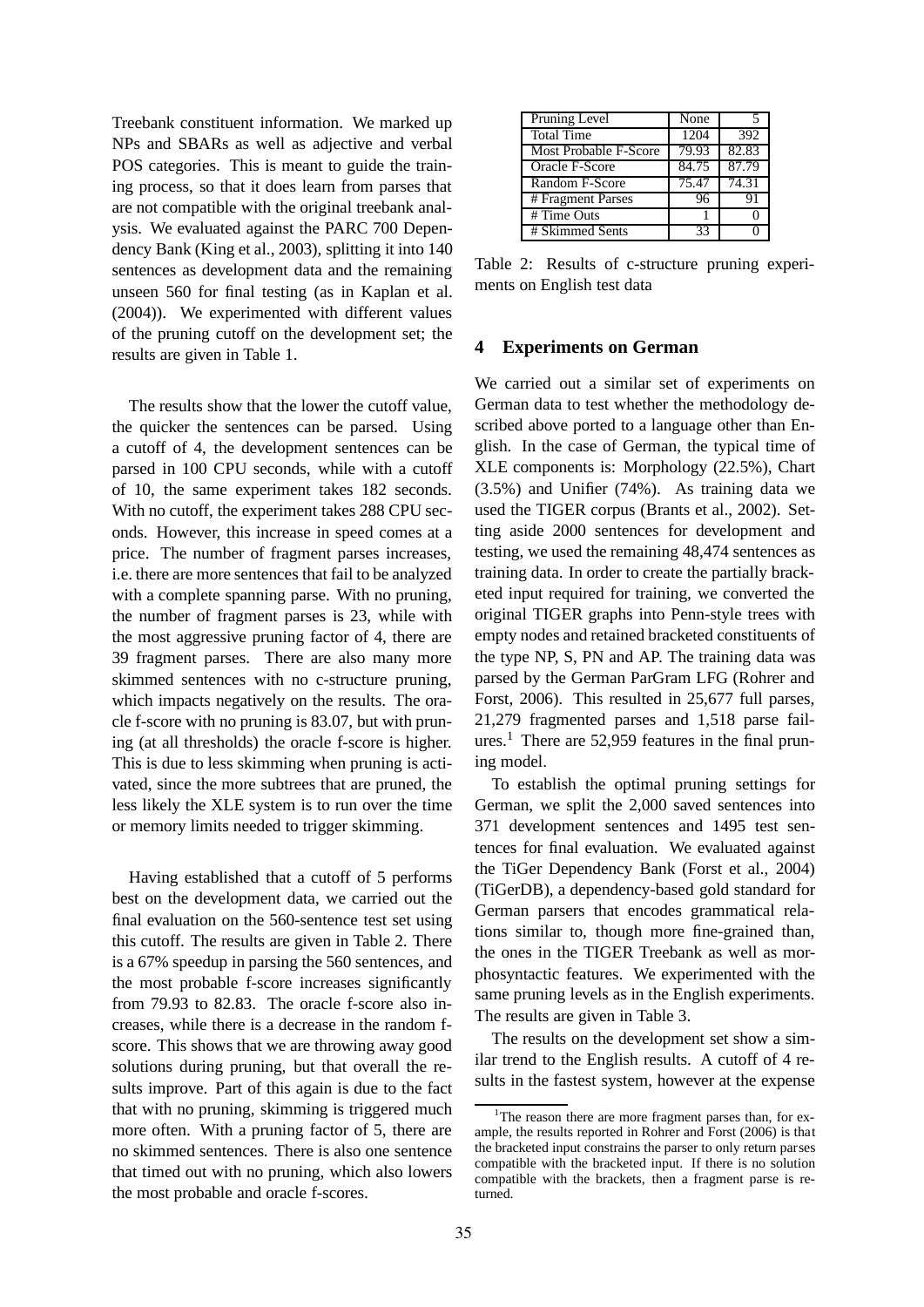| Pruning Level      | None  |       |       |       |       |       |       |       |
|--------------------|-------|-------|-------|-------|-------|-------|-------|-------|
| Oracle F-Score     | 83.07 | 84.50 | 85.47 | 85.75 | 85.57 | 85.57 | 85.02 | 84.10 |
| Time (CPU seconds) | 288   | 100   | 109   | 123   | 132   | l 51  | .56   | 182   |
| # Time Outs        |       |       |       |       |       |       |       |       |
| # Fragments        | 23    | 39    | 36    | 31    | 29    | 27    | 27    | 24    |
| # Skimmed Sents    | 8     |       |       |       |       |       |       |       |

Table 1: Results of c-structure pruning experiments on English development data

| Pruning Level      | None  |       |       |       |       |       |     |      |
|--------------------|-------|-------|-------|-------|-------|-------|-----|------|
| Oracle F-Score     | 83.69 | 83.45 | 84.02 | 82.86 | 82.82 | 82.95 |     | 82.8 |
| Time (CPU seconds) | 313   | 331   | 465   | 871   | 962   |       | 168 | 163  |
| # Time Outs        | O     |       |       |       |       |       |     |      |
| # Fragments        | 65    | 104   | 93    | 81    | 74    | 73    | 73  | 68   |

Table 3: Results of c-structure pruning experiments on German development data

| Pruning Level                   | None  |       |
|---------------------------------|-------|-------|
| <b>Total Time</b>               | 3300  | 1655  |
| Most Probable F-Score           | 82.63 | 82.73 |
| Oracle F-Score                  | 84.96 | 84.79 |
| Random F-Score                  | 73.58 | 73.72 |
| # Fragment Parses               | 324   | 381   |
| $\overline{\text{H}}$ Time Outs | 2     |       |

Table 4: Results of c-structure pruning experiments on German test data

of accuracy. A cutoff of 5 seems to provide the best tradeoff between time and accuracy. Again, most of the gain in oracle f-score is due to fewer timeouts, rather than improved f-structures. In the German development set, a cutoff of 5 leads to a speedup of over 64% and a small increase in oracle f-score of 0.33 points. Therefore, for the final evaluation on the unseen test-set, we choose a cutoff of 5. The results are given in Table 4. We achieve a speedup of 49% and a non-significant increase in most probable f-score of 0.094. The time spent by the system on morphology is much higher for German than for English. If we only take the unification stage of the process into account, the German experiments show a speedup of 65.5%.

### **5 Experiments on Norwegian**

As there is no treebank currently available for Norwegian, we were unable to train the c-structure pruning mechanism for Norwegian in the same way as was done for English and German. There is, however, some LFG-parsed data that has been completely disambiguated using the techniques described in Rosén et al. (2006). In total there are 937 sentences from various text genres including Norwegian hiking guides, Sophie's World and the Norwegian Wikipedia. We also use this disambiguated data as a gold standard for evaluation. The typical time of XLE components with the Norwegian grammar is: Morphology (1.6%), Chart (11.2%) and Unifier (87.2%).

From the disambiguated text, we can automatically extract partially bracketed sentences as input to the c-structure pruning training method. We can also extract sentences for training that are partially disambiguated, but these cannot be used as part of the test data. To do this, we extract the bracketed string for each solution. If all the solutions produce the same bracketed string, then this is added to the training data. This results in an average of 4556 features. As the data set is small, we do not split it into development, training and test sections as was done for English and German. Instead we carry out a 10-fold cross validation over the entire set. The results for each pruning level are given in Table 5.

The results in Table 5 show that the pattern that held for English and German does not quite hold for Norwegian. While, as expected, the time taken to parse the test set is greatly reduced when using c-structure pruning, there is also a negative impact on the quality of the f-structures. One reason for this is that there are now sentences that could previously be parsed, and that now no longer can be parsed, even with a fragment grammar.<sup>2</sup> With cstructure pruning, the number of fragment parses increases for all thresholds, apart from 10. It is also difficult to compare the Norwegian experiment to the English and German, since the gold standard is constrained to only consist of sentences that can be parsed by the grammar. Theoretically the oracle f-score for the experiment with no prun-

<sup>&</sup>lt;sup>2</sup>With an extended fragment grammar, this would not happen.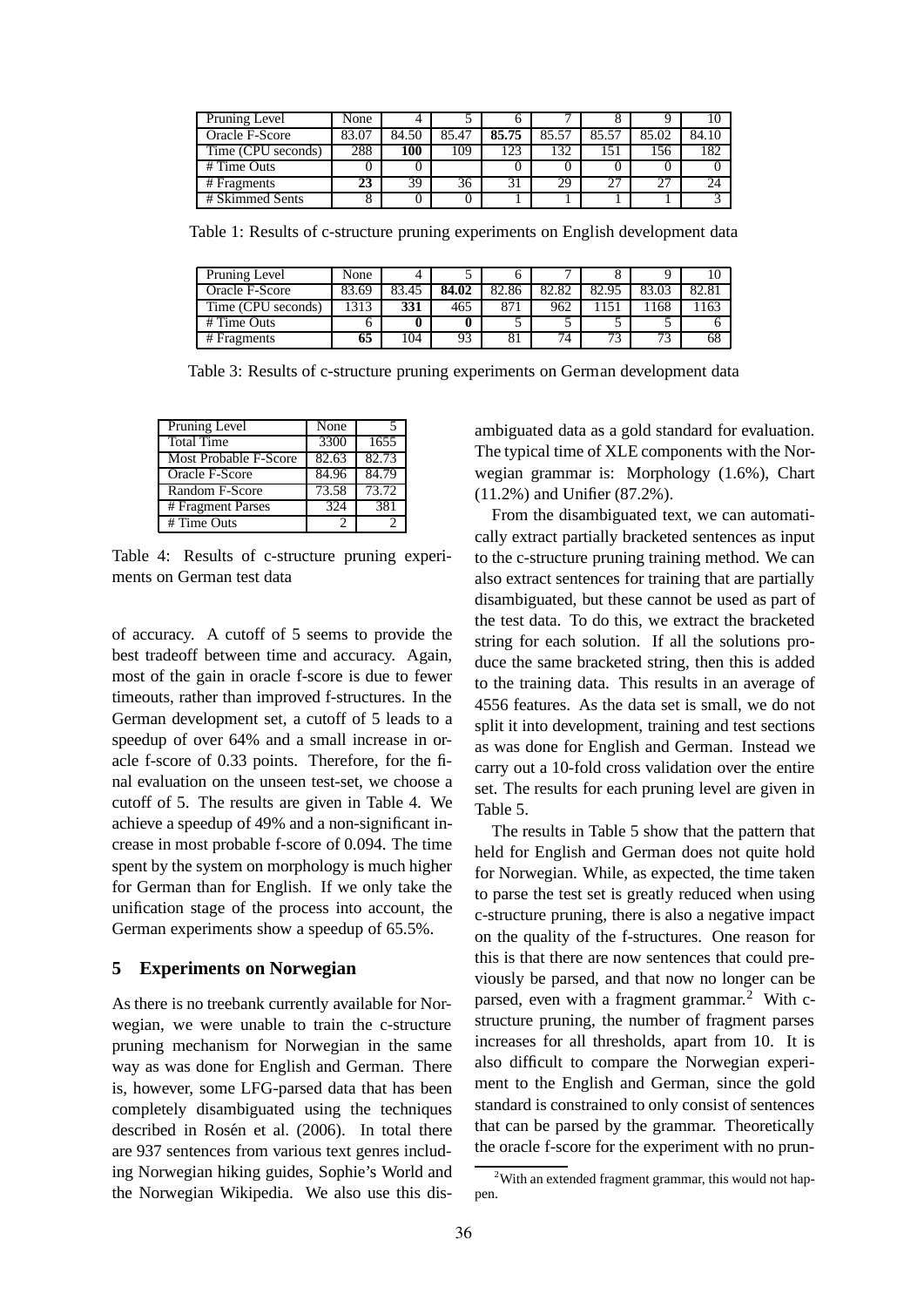| Pruning Level      | None  |       |       |       |       |       |       |       |
|--------------------|-------|-------|-------|-------|-------|-------|-------|-------|
| Oracle F-Score     | 98.76 | 94.45 | 95.60 | 96.40 | 96.90 | 97.52 | 98.00 | 98.33 |
| Time (CPU seconds) | 218.8 | 106.2 | 107.4 | 109.3 |       | 16.2  | 124   |       |
| # Time Outs        |       |       |       |       |       |       |       |       |
| # Parse Failures   | 0.2   | 5.7   | 3.9   |       | 3.2   | 4.2   | 4.6   |       |
| # Fragments        | ◠     |       | 6.5   | 4.7   | 2.8   | 1.8   |       |       |

Table 5: Results of c-structure pruning 10-fold cross validation experiments on Norwegian data



Figure 3: The lower-bound results for each of the 10 cross validation runs across the thresholds

ing should be 100. The slight drop is due to a slightly different morphological analyzer used in the final experiments that treats compound nouns differently. A threshold of 10 gives the best results, with a speedup of 40% and a drop in f-score of 0.43 points. It is difficult to choose the "best" threshold, as the amount of training data is probably not enough to get an accurate picture of the data. For example, Figure 3 shows the lower-bound results for each of the 10 runs. It is difficult to see a clear pattern for all the runs, indicating that the amount of training data is probably not enough for a reliable experiment.

#### **6 Size of Training Data Corpus**

The size of the Norwegian training corpus is considerably smaller than the training corpora for English or German, so the question remains how much training data we need in order for the cstructure pruning to deliver reliable results. In order to establish a rough estimate for the size of training corpus required, we carried out an experiment on the German TIGER training corpus.

We randomly divided the TIGER training corpus into sets of 500 sentences. We plot the learning curve of the c-structure pruning mechanism in Figure 4, examining the effect of increasing the size of the training corpus on the oracle f-score on the development set of 371 sentences. The curve shows that, for the German data, the highest oracle f-score of 84.98 was achieved with a training corpus of 32,000 sentences. Although the curve fluctuates, the general trend is that the more training data, the better the oracle f-score.<sup>3</sup>

### **7 Error Analysis**

Given that we are removing some subtrees during parsing, it can sometimes happen that the desired analysis gets pruned. We will take German as an example, and look at some of these cases.

### **7.1 Separable particles vs pronominal adverbs**

The word *dagegen* ("against it") can be a separable prefix (VPART) or a pronominal adverb (PADV). The verb *protestieren* ("to protest") does not take *dagegen* as separable prefix. The verb *stimmen* ("to agree") however does. If we parse the sentence in (1) with the verb *protestieren* and activate pruning, we do not get a complete parse. If we parse the same sentence with *stimmen* as in (2) we do get a complete parse. If we replace *dagegen* by *dafür*, which in the current version of the German LFG can only be a pronominal adverb, the sentence in (3) gets a parse. We also notice that if we parse a sentence, as in (4), where *dagegen* occurs in a position where our grammar does not allow separable prefixes to occur, we get a complete parse for the sentence. These examples show that the pruning mechanism has learned to prune the separable prefix reading of words that can be both separable prefixes and pronominal adverbs.

- (1) Sie protestieren dagegen. they protest against-it 'They protest against it.'
- (2) Sie stimmen dagegen. they vote against-it 'They vote against it.'

<sup>3</sup>Unexpectedly, the curve begins to decline after 32,000 sentences. However, the differences in f-score are not statistically significant (using the approximate randomization test). Running the same experiment with a different random seed results in a similarly shaped graph, but any decline in f-score when training on more data was not statistically significant at the 99% level.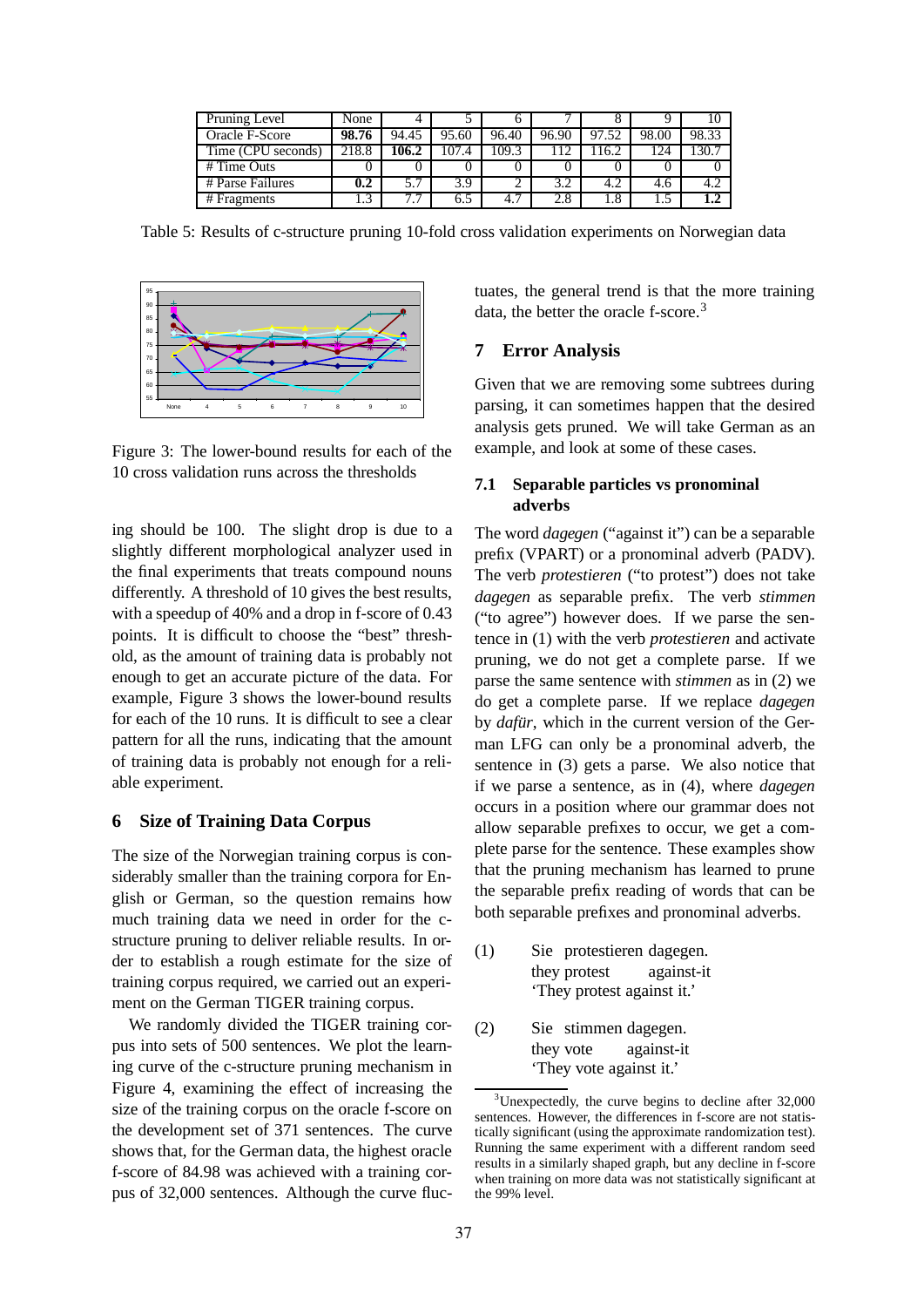

Figure 4: The effect of increasing the size of the training data on the oracle f-score

- $(3)$ he protests protestiert dafür. for-it 'He protests in favour of it.'
- (4) Dagegen protestiert er. against-it protests he 'Against it, he protests.'

### **7.2 Derived nominal vs non-derived nominal**

The word *Morden* can be the dative plural of the noun *Mord* ("murder") or the nominalized form of the verb *morden* ("to murder"). With c-structure pruning activated (at level 5), the nominalized reading, as in (6), gets pruned, whereas the dative plural reading is not (5). At pruning level 6, both readings are assigned a full parse. We see similar pruning of nominalized readings as in (7). If we look in more detail at the raw counts for related subtrees gathered from the training data, we see that the common noun reading for *Morden* occurs 156 times, while the nominalized reading only occurs three times. With more training data, the cstructure pruning mechanism could possibly learn when to prune correctly in such cases.

 $(5)$ he speaks of murders redet von Morden. 'He speaks of murders.'

- (6) Das Morden the murdering wants not end will nicht enden. 'The murdering does not want to end.'
- $(7)$ the working ends Arbeiten endet. 'The operation ends.'

### **7.3 Personal pronouns which also function as determiners**

There are a number of words in German that can function both as personal pronouns and determiners. If we take, for example, the word *ihr*, which can mean "her", "their", "to-her", "you-pl" etc., the reading as a determiner gets pruned as well as some occurrences as a pronoun. In example (8), we get a complete parse for the sentence with the dative pronoun reading of *ihr*. However, in example (9), the determiner reading is pruned and we fail to get a complete parse. In example (10), we also fail to get a complete parse, but in example (11), we do get a complete parse. There is a parameter we can set that sets a confidence value in certain tags. So, for example, we set the confidence value of INFL-F BASE[det] (the tag given to the determiner reading of personal pronouns) to be 0.5, which says that we are 50% confident that the tag INFL-F BASE[det] is correct. This results in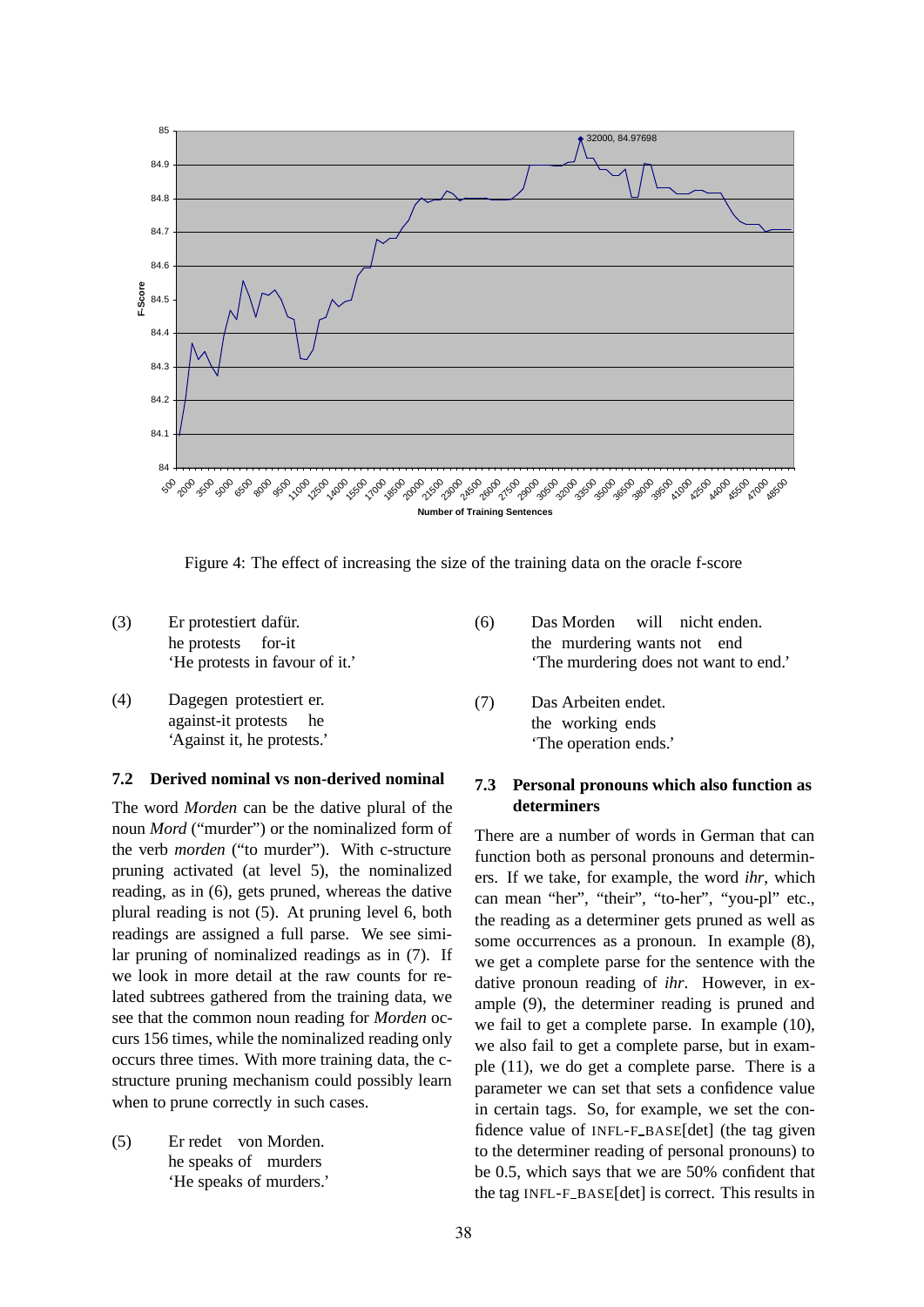examples 8, 9 and 11 receiving a complete parse, with the pruning threshold set to 5.

- $(8)$ he gives it her gibt es ihr. 'He gives it to her.'
- (9) Ihr her/their car drives Auto fährt. 'Her/Their car drives.
- (10) Ihr you(pl) come kommt. 'You come.'
- $(11)$ he trusts her vertraut ihr. 'He trusts her.'

#### **7.4 Coordination of Proper Nouns**

Training the German c-structure pruning mechanism on the TIGER treebank resulted in a peculiar phenomenon when parsing coordinated proper nouns. If we parse four coordinated proper nouns with c-structure pruning activated as in (12), we get a complete parse. However, as soon as we add a fifth proper noun as in (13), we get a fragment parse. This is only the case with proper nouns, since the sentence in (14) which coordinates common nouns gets a complete parse. Interestingly, if we coordinate *n* proper nouns plus one common noun, we also get a complete parse. The reason for this is that proper noun coordination is less common than common noun coordination in our training set.

- (12) Hans, Fritz, Emil und Maria singen. 'Hans, Fritz, Emil and Maria sing.'
- (13) Hans, Fritz, Emil, Walter und Maria singen. 'Hans, Fritz, Emil, Walter and Maria sing.'
- (14) Hunde, Katzen, Esel, Pferde und Affen kommen. 'Dogs, cats, donkeys, horses and apes come.'
- (15) Hans, Fritz, Emil, Walter, Maria und Kinder singen. 'Hans, Fritz, Emil, Walter, Maria and children sing.'

We ran a further experiment to test what effect adding targeted training data had on c-structure pruning. We automatically extracted a specialized corpus of 31,845 sentences from the Huge German Corpus. This corpus is a collection of 200 million words of newspaper and other text. The sentences we extracted all contained examples of proper noun coordination and had been automatically chunked. Training on this sub-corpus as well as the original TIGER training data did have the desired effect of now parsing example (13) with c-structure pruning activated.

### **8 Related Work**

Ninomiya et al. (2005) investigate beam thresholding based on the local width to improve the speed of a probabilistic HPSG parser. In each cell of a CYK chart, the method keeps only a portion of the edges which have higher figure of merits compared to the other edges in the same cell. In particular, each cell keeps the edges whose figure of merit is greater than  $\alpha_{max}$  -  $\delta$ , where  $\alpha_{max}$  is the highest figure of merit among the edges in the chart. The term "beam thresholding" is a little confusing, since a beam search is not necessary – instead, the CYK chart is pruned directly. For this reason, we prefer the term "chart pruning" instead.

Clark and Curran (2007) describe the use of a supertagger with a CCG parser. A supertagger is like a tagger but with subcategorization information included. Chart pruners and supertaggers are conceptually complementary, since chart pruners prune edges with the same span and the same category, whereas supertaggers prune (lexical) edges with the same span and different categories. Ninomiya et al. (2005) showed that combining a chunk parser with beam thresholding produced better results than either technique alone. So adding a supertagger should improve the results described in this paper.

Zhang et al. (2007) describe a technique to selectively unpack an HPSG parse forest to apply maximum entropy features and get the n-best parses. XLE already does something similar when it applies maximum entropy features to get the n-best feature structures after having obtained a packed representation of all of the valid feature structures. The current paper shows that pruning the c-structure chart before doing (packed) unification speeds up the process of getting a packed representation of all the valid feature structures (except the ones that may have been pruned).